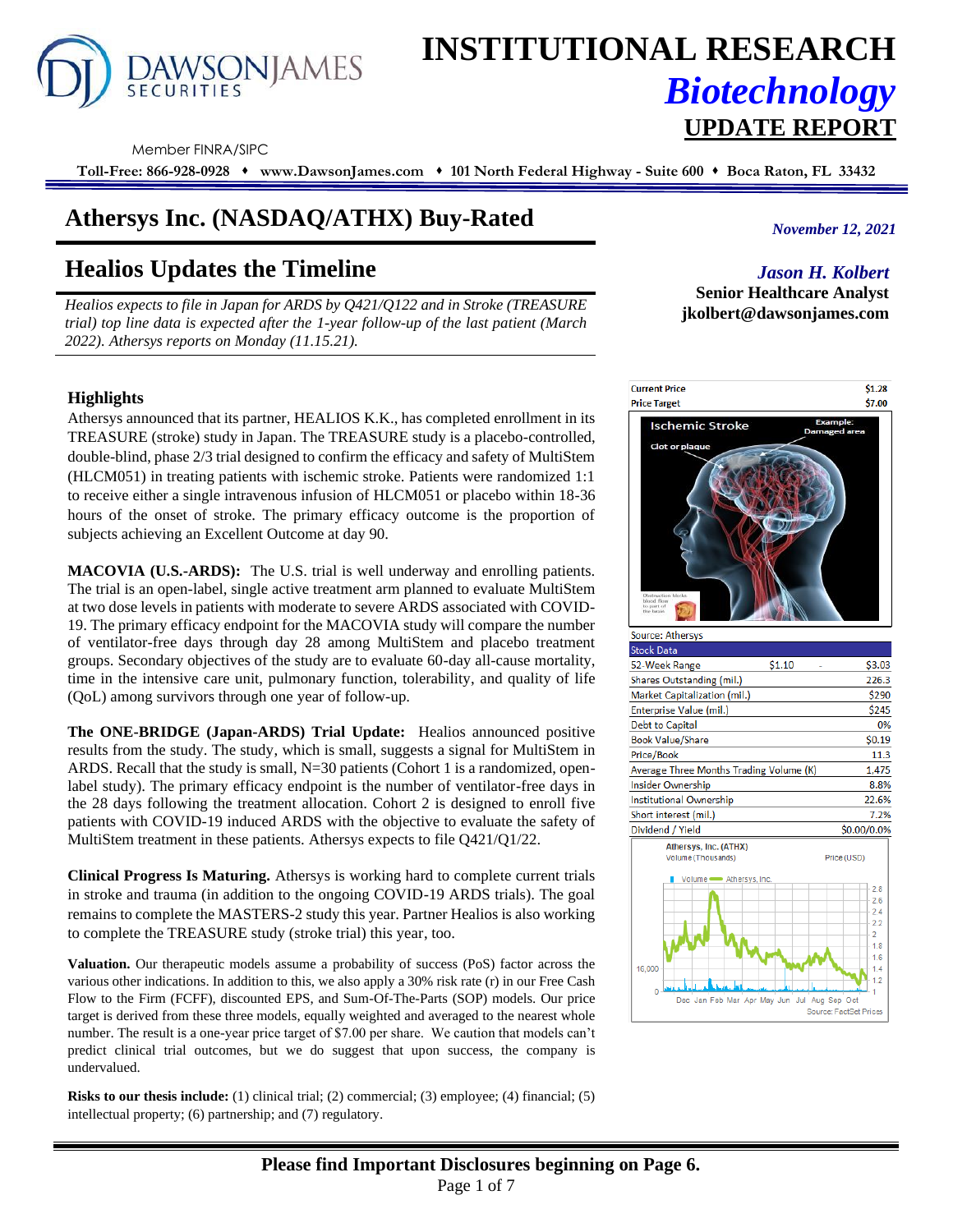

#### **Modeling Assumptions**

- 1. The MultiStem program is the main platform for the company, and we view it as the driver of the company's success. We assume Athersys continues developing the MultiStem program in neurological, cardiovascular, and inflammation and immunological disease areas and that these programs, like the MultiStem platform itself, are prioritized.
- 2. For the stroke (neurological) indication, we model approximately 800,000 stroke patients in the U.S. and 340,000 in Japan, with 87% of those classified as ischemic, growing at a rate of 0.1% annually since 2017. By factoring in mortality risk, cortical stroke prevalence, and the effective therapeutic treatment window, we arrive at an addressable market population.
- 3. Hemorrhagic stroke. Success in ischemic stroke sets the stage for Athersys to develop MultiStem in the small side of the stroke market, Hemorrhagic strokes. Here too, the inflammatory response contributes to additional secondary damage. While the complexities of ischemic stroke are challenging, hemorrhagic can be even more complex, and with even fewer options for patients. As such, it makes sense to develop for this indication only after the ischemic market is realized.
- 4. For the ADRS (immune) indication, we model the addressable population based on the NHLI estimate figure of 70 per 100,000 in the U.S., denoting an approximate 230,000 patients in 2017, growing at 3.1% annually.
- 5. For the AMI (cardiovascular) indication, we only model for new heart attacks as we believe they are more likely to be amenable to the trophic and anti-inflammatory effects of MultiStem. We anticipate the annual growth rate and mortality rate quoted by the American Heart Association continue to be high, at 11.1% and 15.5%, respectively, a reflection of the increasing obesity epidemic in the U.S. Considering the lengthy nature of cardiovascular trials, we do not begin to model sales until 2022, and we currently anticipate relatively low (8-10%) peak market penetration as cell therapy is not currently a standard of care in hospitals for treating AMI.
- 6. For the trauma (inflammatory) indication, we model the treatable population based on a reported 2.5 million trauma-related emergency room visits. Approximately 13% of those visits are due to debilitating ailments, leading to hospitalization. The estimation brings us to over 300,000 addressable patients growing at a rate of 3.1% annually.
- 7. For the GVHD (inflammatory) indication, we do not currently assume any revenues in our model, but we show the model as we believe, with additional resources, Athersys may "down the road" re-visit development plans. The population of total U.S. allogeneic stem cell transplants based on 4,265 related and 4,972 unrelated transplants (2017 data) is growing at a rate of 3.1% annually. We estimate 90% of that population to desire prophylactic treatment for GVHD.
- 8. We model a price for MultiStem at \$25,000 initially, growing at 1% per year. Academic literature estimates that therapies such as tPA in stroke should be priced at \$45,800 based on the quality-adjusted life years (QALY) provided to patients. In this instance, should a therapy allow for successful treatment beyond the three- to six-hour therapeutic time window, the literature estimates this therapy should command a higher price. We therefore believe our pricing estimates are conservative, considering our belief in the upside therapeutic potential of MultiStem. We have seen examples of other cell (for example, CAR-T) and gene therapies command prices anywhere between \$100k and \$2.5M; given the blockbuster size of the stroke market, we recognize the therapy must be affordable for the market size.
- 9. But are also relatively in line with other allogeneic cell therapies currently on the market, despite the other allogeneic cell therapies not being approved for the same targeted indications.
- 10. Our sum-of-the-parts model uses the same probabilities as the product models and the same discount rate as the FCFF. We apply a risk factor of 70% for the trauma and AMI clinical programs as they are in earlier stages (neither beyond Phase 2) and have only been tested in a limited number of patients. We anticipate reducing this risk factor should the trials meet our assumptions of producing data in the next year. For royalties and partnerships, we also use 50% because they are dependent on a third party, Healios, and therefore do not provide transparency in terms of timing of cash flows to Athersys. Lastly, the stroke and ARDS indications have a 50% risk factor as a result of the inherent variability associated with stroke and the fact that the current pivotal programs are based on a post-hoc analysis.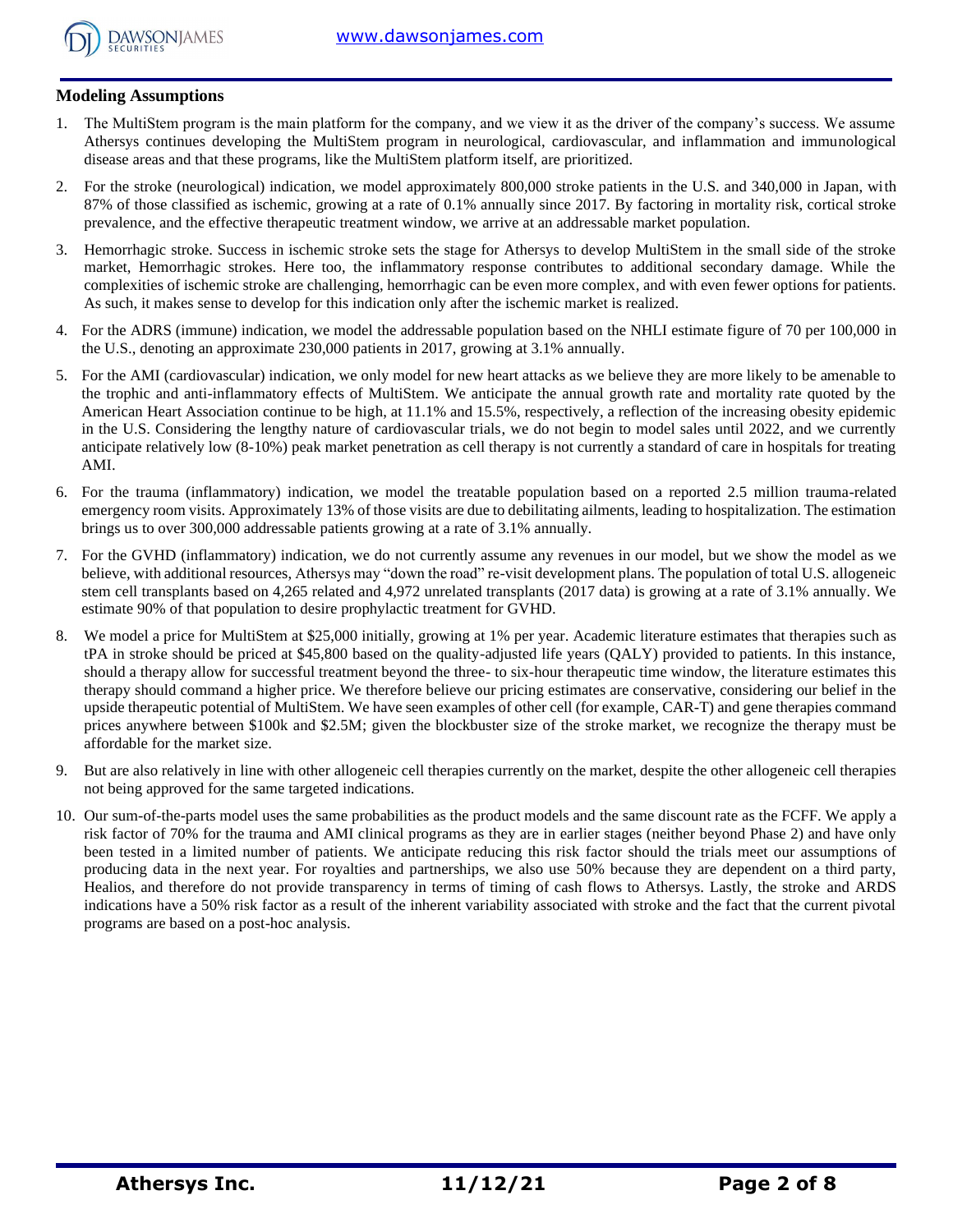

#### **Exhibit 1. MultiStem Ischemic Stroke (U.S.)**

| <b>Ischemic Stroke (U.S.)</b>                 | 2017E   | 2018E   | 2019E   | 2020E   | 2021E                    | 2022E     | 2023E   | 2024E       | 2025E       | 2026E       | 2027E       | 2028E       | 2029E       | 2030E         |
|-----------------------------------------------|---------|---------|---------|---------|--------------------------|-----------|---------|-------------|-------------|-------------|-------------|-------------|-------------|---------------|
| No. of Annual Strokes                         | 696,000 | 696,696 | 697.393 | 698,090 | 698.788                  | 699.487   | 700.186 | 700.887     | 701.588     | 702.289     | 702.991     | 703.694     | 704.398     | 705.102       |
| Market Size Growth                            | 0.1%    | 0.1%    | 0.1%    | 0.1%    | 0.1%                     | 0.1%      | 0.1%    | 0.1%        | 0.1%        | 0.1%        | 0.1%        | 0.1%        | 0.1%        | 0.1%          |
| <b>Associated Mortality</b>                   | 16.3%   | 16.3%   | 16.3%   | 16.3%   | 16.3%                    | 16.3%     | 16.3%   | 16.3%       | 16.3%       | 16.3%       | 16.3%       | 16.3%       | 16.3%       | 16.3%         |
| <b>Ischemic Strokes Survivors</b>             | 582.552 | 583.135 | 583.718 | 584.301 | 584.886                  | 585.471   | 586.056 | 586.642     | 587.229     | 587.816     | 588.404     | 588.992     | 589.581     | 590.171       |
| Total cortical ischemic stroke patients (35%) | 203.893 | 204.097 | 204.301 | 204.505 | 204.710                  | 204.915   | 205.120 | 205.325     | 205.530     | 205.736     | 205.941     | 206,147     | 206.353     | 206,560       |
| Market Share Penetration                      | 0%      | 0%      | 0%      | 0%      | 0%                       | 5%        | 10%     | 15%         | 20%         | 25%         | 30%         | 35%         | 40%         | 45%           |
| Number of Patients Procedures                 |         |         |         | ۰.      | $\overline{\phantom{a}}$ | 29.274    | 58,606  | 87.996      | 117,446     | 146.954     | 176.521     | 206.147     | 235.832     | 265.577       |
| Cost of Therapy                               |         |         |         |         |                          | \$ 25,000 | 25,000  | 25.000      | 25.000      | 25,000      | 25.000      | 25,000      | 25.000      | 25,000<br>- S |
| <b>Risk Factor</b>                            |         |         |         |         |                          | 50%       | 50%     | 50%         | 50%         | 50%         | 50%         | 50%         | 50%         | 50%           |
| <b>Total Revenue ('000)</b>                   |         |         |         |         |                          | \$365.919 | 732.570 | \$1.099.954 | \$1,468,072 | \$1,836,925 | \$2,206,514 | \$2,576,841 | \$2,947,906 | \$3,319,711   |
| $\sim$<br>$\sim$                              |         |         |         |         |                          |           |         |             |             |             |             |             |             |               |

*Source: Dawson James estimates*

#### **Exhibit 2. MultiStem Ischemic Stroke (Japan)**

| <b>Ischemic Stroke (Japan)</b>                | 2017E   | 2018E   | 2019E                    | 2020E   | 2021E                    | 2022E     | 2023E   |      | 2024E   | 2025E          |      | 2026E     |    | 2027E   |      | 2028E                               |      | 2029E     |            | 2030E   |
|-----------------------------------------------|---------|---------|--------------------------|---------|--------------------------|-----------|---------|------|---------|----------------|------|-----------|----|---------|------|-------------------------------------|------|-----------|------------|---------|
| No. of Annual Strokes                         | 295,800 | 296.096 | 296.392                  | 296.688 | 296.985                  | 297.282   | 297.579 |      | 297.877 | 298.175        |      | 298.473   |    | 298,771 |      | 299,070                             |      | 299.369   |            | 299.669 |
| Market Size Growth                            | 0.1%    | 0.1%    | 0.1%                     | 0.1%    | 0.1%                     | 0.1%      | 0.1%    |      | 0.1%    | 0.1%           |      | 0.1%      |    | 0.1%    |      | 0.1%                                |      | 0.1%      |            | 0.1%    |
| Associated Mortality                          | 16.3%   | 16.3%   | 16.3%                    | 16.3%   | 16.3%                    | 16.3%     | 16.3%   |      | 16.3%   | 16.3%          |      | 16.3%     |    | 16.3%   |      | 16.3%                               |      | 16.3%     |            | 16.3%   |
| <b>Ischemic Strokes Survivors</b>             | 247,585 | 247.832 | 248.080                  | 248.328 | 248,576                  | 248.825   | 249,074 |      | 249,323 | 249,572        |      | 249,822   |    | 250,072 |      | 250,322                             |      | 250,572   |            | 250,823 |
| Total cortical ischemic stroke patients (35%) | 86,655  | 86.741  | 86.828                   | 86.915  | 87.002                   | 87.089    | 87.176  |      | 87.263  | 87.350         |      | 87.438    |    | 87.525  |      | 87.613                              |      | 87.700    |            | 87.788  |
| Market Share Penetration                      | 0%      | 0%      | 0%                       | 0%      | 0%                       | 5%        | 10%     |      | 15%     | 20%            |      | 25%       |    | 30%     |      | 35%                                 |      | 40%       |            | 45%     |
| Number of Patients Procedures                 |         |         | $\overline{\phantom{a}}$ | $\sim$  | $\overline{\phantom{a}}$ | 12,441    | 24.907  |      | 37.398  | 49.914         |      | 62.455    |    | 75.021  |      | 87.613                              |      | 100.229   |            | 112,870 |
| Cost of Therapy                               |         |         |                          |         |                          | \$25.000  | 25,000  | - 55 | 25,000  | 25.000         |      | 25.000    |    | 25,000  | - 55 | 25.000                              | - 55 | 25,000 \$ |            | 25,000  |
| <b>Risk Factor</b>                            |         |         |                          |         |                          | 50%       | 50%     |      | 50%     | 50%            |      | 50%       |    | 50%     |      | 50%                                 |      | 50%       |            | 50%     |
| Japan Annual Sales                            |         |         |                          |         |                          | \$155.516 | 311.342 | - S  | 467.480 | 623.931<br>- 5 |      | 780.693 S |    | 937.769 |      | \$1.095.157 \$1.252.860 \$1.410.877 |      |           |            |         |
| Royalty to Athersys                           |         |         |                          |         |                          | 8%        | 10%     |      | 12%     | 14%            |      | 15%       |    | 15%     |      | 15%                                 |      | 15%       |            | 15%     |
| <b>Total Revenue ('000)</b>                   |         |         |                          |         |                          | \$12.441  | 31.134  | - 5  | 56.098  | 87.350         | - 55 | 117.104   | s. | 140.665 | -S   | 164.274 \$                          |      | 187.929   | \$ 211,632 |         |
| Counse Damas James estimates                  |         |         |                          |         |                          |           |         |      |         |                |      |           |    |         |      |                                     |      |           |            |         |

*Source: Dawson James estimates*

#### **Exhibit 3. MultiStem Hemorrhagic Stroke (U.S.)**

| Hemorrhagic Stroke (U.S.)                                                        | 2017E                    | 2018E  | 2019E  | 2020E                    | 2021E  | 2022E  | 2023E  | 2024E  |      | 2025E   | 2026E   |     | 2027E   | 2028E   | 2029E   |      | 2030E   |
|----------------------------------------------------------------------------------|--------------------------|--------|--------|--------------------------|--------|--------|--------|--------|------|---------|---------|-----|---------|---------|---------|------|---------|
| No. of Annual Hem. Strokes (13% of total)                                        | 90.480                   | 90.570 | 90.661 | 90,752                   | 90,842 | 90,933 | 91.024 | 91.115 |      | 91.206  | 91.298  |     | 91.389  | 91.480  | 91.572  |      | 91,663  |
| Market Size Growth                                                               | 0.1%                     | 0.1%   | 0.1%   | 0.1%                     | 0.1%   | 0.1%   | 0.1%   |        | 0.1% | 0.1%    | 0.1%    |     | 0.1%    | 0.1%    | 0.1%    |      | 0.1%    |
| Associated Mortality                                                             | 30.0%                    | 30.0%  | 30.0%  | 30.0%                    | 30.0%  | 30.0%  | 30.0%  | 30.0%  |      | 30.0%   | 30.0%   |     | 30.0%   | 30.0%   | 30.0%   |      | 30.0%   |
| Hemorrhagic Strokes Survivors                                                    | 63.336                   | 63.399 | 63.463 | 63.526                   | 63.590 | 63.653 | 63.717 | 63.781 |      | 63.844  | 63.908  |     | 63.972  | 64.036  | 64.100  |      | 64.164  |
| <b>Market Share Penetration</b>                                                  | 0%                       | 0%     | 0%     | 0%                       | 0%     | 0%     | 0%     |        | 15%  | 30%     | 50%     |     | 55%     | 60%     | 65%     |      | 70%     |
| Number of Patients Procedures                                                    | $\overline{\phantom{a}}$ |        | . .    | $\overline{\phantom{a}}$ | $\sim$ | $\sim$ |        | 9.567  |      | 19.153  | 31.954  |     | 35,185  | 38.422  | 41.665  |      | 44.915  |
| Cost of Therapy                                                                  |                          |        |        |                          |        |        | 25.000 | 25.000 |      | 25.000  | 25.000  |     | 25.000  | 25.000  | 25,000  | - 55 | 25,000  |
| Risk Factor                                                                      |                          |        |        |                          |        |        | 50%    |        | 50%  | 50%     |         | 50% | 50%     | 50%     | 50%     |      | 50%     |
| <b>Total Revenue ('000)</b>                                                      |                          |        |        |                          |        |        |        | 19.589 |      | 239,417 | 399.427 |     | 439.809 | 480.271 | 520.814 |      | 561.438 |
| $\overline{\phantom{a}}$<br>$\overline{\phantom{a}}$<br>$\overline{\phantom{0}}$ |                          |        |        |                          |        |        |        |        |      |         |         |     |         |         |         |      |         |

*Source: Dawson James estimates*

#### **Exhibit 4. MultiStem Acute Respiratory Distress Syndrome (U.S.)**

| Acute Respiratory Distress Syndrome (U.S.) | 2017E  | 2018E   | 2019E   | 2020E                    | 2021E  | 2022E   | 2023E   | 2024E   | 2025E   | 2026E   | 2027E   | 2028E   | 2029E     | 2030E   |
|--------------------------------------------|--------|---------|---------|--------------------------|--------|---------|---------|---------|---------|---------|---------|---------|-----------|---------|
| No. of Annual Cases                        | 228900 | 235.996 | 243.312 | 250.854                  | 258.63 | 266,648 | 274.915 | 283.437 | 292.223 | 301.282 | 310.622 | 320.251 | 330,179   | 340.415 |
| Market Size Growth                         | 3.1%   | 3.1%    | 3.1%    | 3.1%                     | 3.1%   | 3.1%    | 3.1%    | 3.1%    | 3.1%    | 3.1%    | 3.1%    | 3.1%    | 3.1%      | 3.1%    |
| Market Share Penetration                   |        |         | 0.0%    | 0.0%                     | 0.0%   | 1%      | 2%      | 3%      | 4%      | 5%      | 6%      | 7%      | 8%        | 9%      |
| Number of Patients Procedures              |        |         |         | $\overline{\phantom{a}}$ |        | 2.666   | 5.498   | 8.503   | 11.689  | 15.064  | 18.637  | 22.418  | 26.414    | 30.637  |
| Cost of Therapy                            |        |         |         |                          |        | 25.000  | 25.000  | 25,000  | 25.000  | 25,000  | 25.000  | 25.000  | 25,000 \$ | 25,000  |
| Risk adjustment                            |        |         |         |                          |        | 50%     | 50%     | 50%     | 50%     | 50%     | 50%     | 50%     | 50%       | 50%     |
| <b>Total Revenue ('000)</b>                |        |         |         |                          |        | 33.331  | 68.729  | 06.289  | 146.112 | 188.302 | 232.967 | 280.220 | 330.179   | 382.967 |
|                                            |        |         |         |                          |        |         |         |         |         |         |         |         |           |         |

*Source: Dawson James estimates*

#### **Exhibit 5. MultiStem Acute Myocardial Infarction (U.S.)**

| <b>Acute Myocardial Infarction (U.S.)</b> | 2017E   | 2018E   | 2019E                    | 2020E                    | 2021E    | 2022E           | 2023E    | 2024E     | 2025E         | 2026E    | 2027E     | 2028E       | 2029E       | 2030E       |
|-------------------------------------------|---------|---------|--------------------------|--------------------------|----------|-----------------|----------|-----------|---------------|----------|-----------|-------------|-------------|-------------|
| No. of Annual Heart Attacks               | 720,000 | 799,920 | 888.71                   | 987.358                  | .096.955 | .218.717        | .353.994 | 1.504.288 | 1.671.264     | .856.774 | 2.062.876 | 2.291.855   | 2.546.251   | 2.828.885   |
| Market Size Growth                        | 11.1%   | 11.1%   | 1.1%                     | 11.1%                    |          | $1.1\%$         | 11.1%    | 11.1%     | 11.1%         | 1.1%     | 11.1%     | 11.1%       | 11.1%       | 11.1%       |
| Associated Mortality                      |         |         | 15.5%                    | 15.5%                    | 15.5%    | 15.5%           | 15.5%    | 15.5%     | 15.5%         | 15.5%    | 15.5%     | 15.5%       | 15.5%       | 15.5%       |
| <b>AMI Survivors</b>                      |         |         | 750.961                  | 834.318                  | 926.927  | .029.816        | 144.125  | 1.271.123 | 1.412.218     | .568.974 | .743.130  | 1.936.618   | 2.151.582   | 2.390.408   |
| Market Share Penetration                  |         |         | 0%                       | 0%                       | 0%       |                 | 2%       | 3%        | 4%            | 5%       | 6%        | 7%          | 8%          | 9%          |
| Number of Patients Procedures             |         |         | $\overline{\phantom{a}}$ | $\overline{\phantom{a}}$ |          | 10.298          | 22.883   | 38.134    | 56.489        | 78.449   | 104.588   | 135.563     | 172.127     | 215.137     |
| Cost of Therapy                           |         |         |                          |                          |          | \$ 25,000       | 25.000   | 25,000    | 25,000<br>- 9 | 25.000   | 25,000    | 25.000      | 25.000      | 25,000      |
| Risk adjustment                           |         |         |                          |                          |          | 70%             | 70%      | 70%       | 70%           | 70%      | 70%       | 70%         | 70%         | 70%         |
| <b>Total Revenue ('000)</b>               |         |         |                          |                          |          | $5\quad 77.236$ | 171.619  | 286,003   | 423.665       | 588.365  | 784.409   | \$1,016,724 | \$1.290.949 | \$1,613,525 |

*Source: Dawson James estimates*

#### **Exhibit 6. Trauma (U.S.)**

| Trauma (U.S.)                   | 2017E     | 2018E          | 2019E         | 2020E   | 2021E         | 2022E     | 2023E     | 2024E     | 2025E     | 2026E     | 2027E     | 2028E     | 2029E     | 2030E     |
|---------------------------------|-----------|----------------|---------------|---------|---------------|-----------|-----------|-----------|-----------|-----------|-----------|-----------|-----------|-----------|
| Trauma Prevelance               | 2,500,000 | 2.577.<br>.500 | 2.657<br>'403 | .782    | 2.824<br>.715 | 2.912.281 | 3.002.562 | 3.095.642 | 3.191.606 | 3.290.546 | 3.392.553 | 3.497.722 | 3.606.152 | 3.717.942 |
| Market Size Growth              | 3.1%      | 3.1%           | 3.1%          | 3.1%    | 3.1%          | 3.1%      | 3.1%      | 3.1%      | 3.1%      | 3.1%      | 3.1%      | 3.1%      | 3.1%      | 3.1%      |
| % of Patients Hospitalized      | 13%       | 13%            | 13%           | 13%     | 13%           | 13%       | 13%       | 13%       | 13%       | 13%       | 13%       | 13%       | 13%       | 13%       |
| <b>Treatable Population</b>     | 312,500   | 322.188        | 332.175       | 342.473 | 353.089       | 364.035   | 375,320   | 386.955   | 398.951   | 411.318   | 424.069   | 437.215   | 450.769   | 464.743   |
| <b>Market Share Penetration</b> |           |                | 0%            | 0%      | 0%            | $0\%$     | 1%        | 3%        | 5%        | 7%        | 9%        | 11%       | 13%       | 15%       |
| Number of Patients Procedures   |           |                |               |         |               |           | 3.753     | 11.609    | 19,948    | 28.792    | 38.166    | 48.094    | 58,600    | 69.711    |
| Cost of Therapy                 |           |                |               |         |               |           | 25,000    | 25,000    | 25.000    | 25.000    | 25,000    | 25.000    | 25,000 \$ | 25.000    |
| Risk adjustment                 |           |                |               |         |               | 70%       | 70%       | 70%       | 70%       | 70%       | 70%       | 70%       | 70%       | 70%       |
| Total Revenue ('000)            |           |                |               |         |               |           | 28.149    | 87.065    | 149.607   | 215.942   | 286,247   | 360.703   | 439.500   | 522.836   |

*Source: Dawson James estimates*

*Note: Figures presented are estimates.*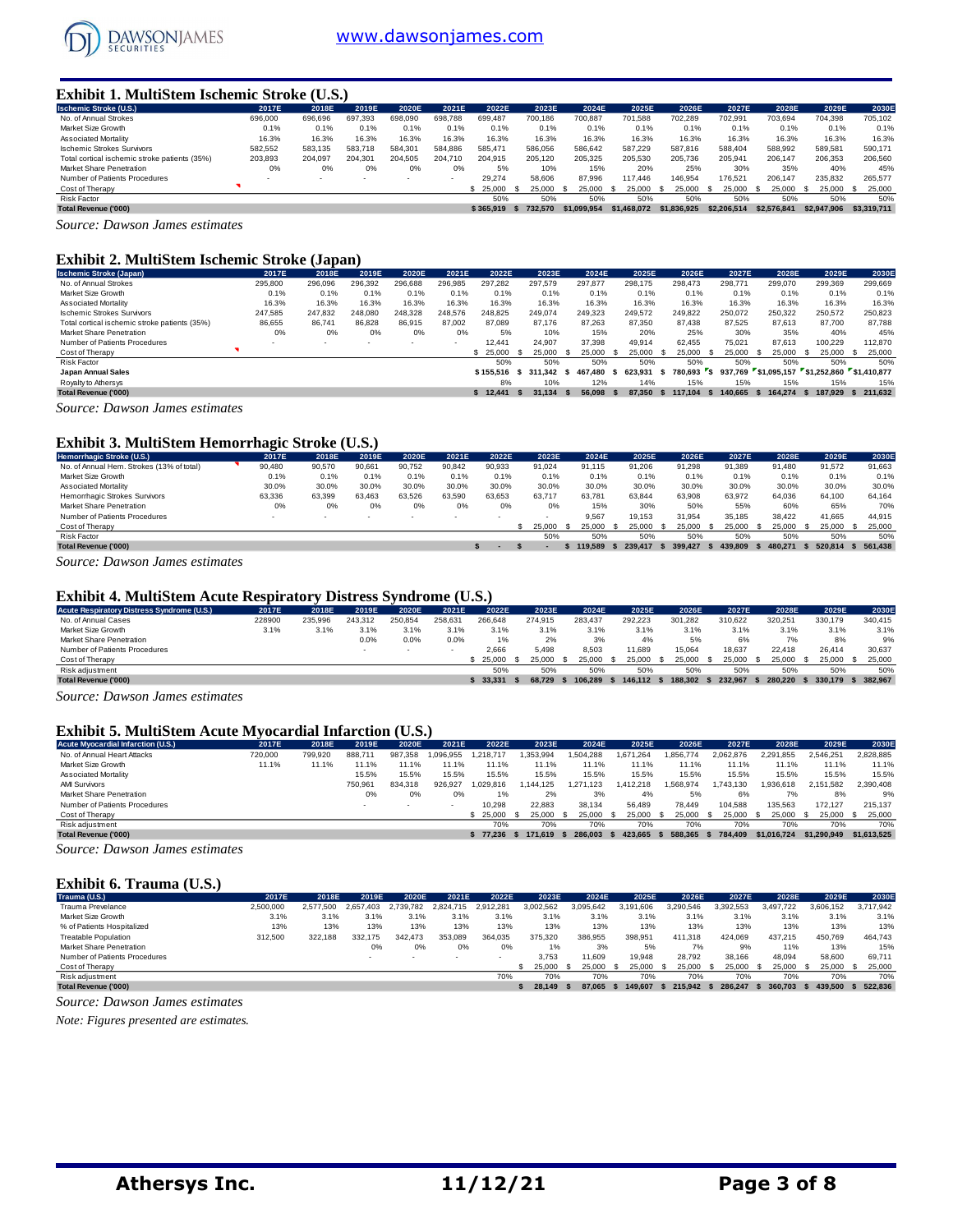

#### **Risk Analysis**

**Clinical Risk:** Athersys is an early-stage biotechnology company currently operating with high expenditures and no product revenues. A significant element of the company's valuation is associated with its lead clinical candidate, MultiStem. As such, clinical progress with this stem cell product represents the key risk for the company and shareholders.

**Commercial Risk:** There can be no assurances that the pipeline products will be commercialized, and if they receive regulatory approval, there is a risk that Athersys will not be able to reach the projected market share potential.

**Employee Risk:** Athersys has an experienced management team, which plans to ideally bring MultiStem to market within the next three years. The success of the company may depend on the expertise, abilities, and continued services of its senior officers, sales staff, and key scientific personnel.

**Financial Risk:** Athersys has a high burn rate and is currently not a profitable company. The company might face multiple dilutions in the future to raise capital to fund its operations.

**Intellectual Property Risk:** The company may have to defend its patents and technical know-how, and there can be no assurances that the patents will not be infringed upon or will be held as valid if challenged, and the company may infringe on third parties' patents.

Partnership Risk: The potential benefits from the partnership with Healios are subject to certain milestones, which, if not achieved, may delay commercialization in Japan and fail to provide payments to Athersys.

**Regulatory Risk:** There are no assurances that Athersys's products will be approved in the U.S., Japan, Europe, or other markets.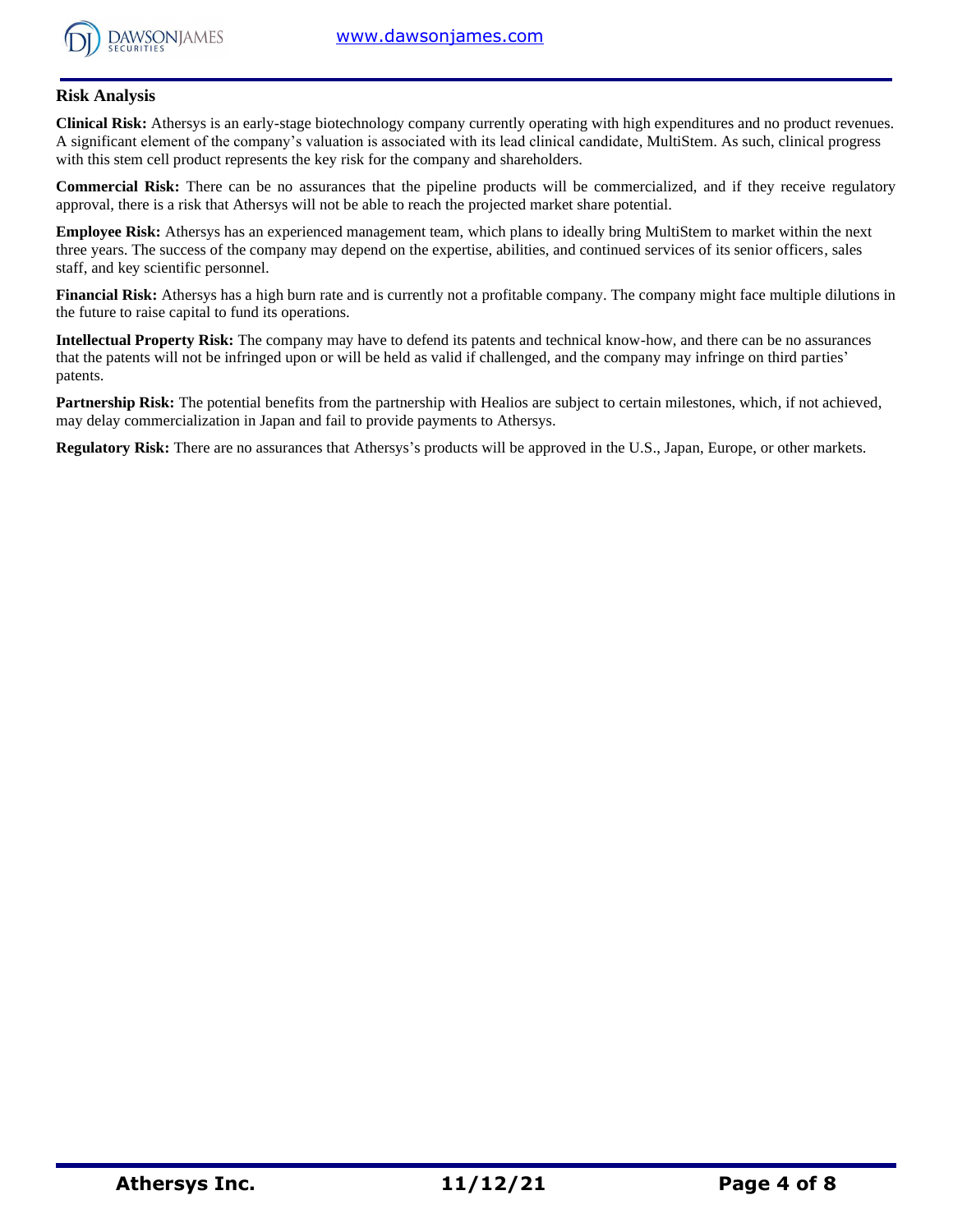

#### **Exhibit 7. Income Statement**

| Athersys, Inc. Income Statement (\$ '000)                                              |                   |                          |                          |                   |                   |                   |                          |                   |                          |                          |                 |                          |                          |                            |                  |                                         |                           |
|----------------------------------------------------------------------------------------|-------------------|--------------------------|--------------------------|-------------------|-------------------|-------------------|--------------------------|-------------------|--------------------------|--------------------------|-----------------|--------------------------|--------------------------|----------------------------|------------------|-----------------------------------------|---------------------------|
| ATHX: YE Dec. 31                                                                       | 2018A             | 2019A                    | 2020A                    | 1Q21A             | 2Q21A             | 3Q21E             | 4Q21E                    | 2021E             | 2022E                    | 2023E                    | 2024E           | 2025E                    | 2026E                    | 2027E                      | 2028E            | 2029E                                   | 2030E                     |
| Product Revenue (000's)                                                                |                   |                          |                          |                   |                   |                   |                          |                   |                          |                          |                 |                          |                          |                            |                  |                                         |                           |
| MultiStem Ischemic Stroke (U.S.)                                                       |                   |                          |                          |                   |                   |                   |                          |                   | 365,919                  | 732,570                  | 1,099,954       | 1,468,072                | .836,925                 | 2,206,514                  | 2,576,841        | 2,947,906                               | 3,319,711                 |
| % Chg                                                                                  |                   |                          |                          |                   |                   |                   |                          |                   |                          |                          |                 |                          |                          |                            |                  |                                         |                           |
| MultiStem Ischemic Stroke (Japan) - Royalty                                            |                   |                          |                          |                   |                   |                   |                          |                   | 12,44'                   | 31,134                   | 56,098          | 87,350                   | 117,104                  | 140,665                    | 164,274          | 187,929                                 | 211,632                   |
| % Chg                                                                                  |                   |                          |                          |                   |                   |                   |                          |                   |                          |                          |                 |                          |                          |                            |                  |                                         |                           |
| MultiStem Hemorrhagic Stroke (US.)                                                     |                   |                          |                          |                   |                   |                   |                          |                   |                          |                          | 119,589         | 239,417                  | 399,427                  | 439,809                    | 480,271          | 520,814                                 | 561,438                   |
| % Chg                                                                                  |                   |                          |                          |                   |                   |                   |                          |                   |                          |                          |                 |                          |                          |                            |                  |                                         |                           |
| MultiStem ARDS                                                                         |                   |                          |                          |                   |                   |                   |                          |                   |                          | 34,364                   | 70,859          | 109,584                  | 150,641                  | 194,139                    | 240,189          | 288,907                                 | 340,415                   |
| % Chg                                                                                  |                   |                          |                          |                   |                   |                   |                          |                   |                          |                          |                 |                          |                          |                            |                  |                                         |                           |
| MultiStem AMI                                                                          |                   |                          |                          |                   |                   |                   |                          |                   |                          | 85,809                   | 190,668         | 317,749                  | 470,692                  | 653,674                    | 871,478          | 1,129,581                               | 1,434,245                 |
| % Chg                                                                                  |                   |                          |                          |                   |                   |                   |                          |                   |                          |                          |                 |                          |                          |                            |                  |                                         |                           |
|                                                                                        |                   |                          |                          |                   |                   |                   |                          |                   |                          |                          |                 |                          |                          |                            |                  |                                         |                           |
| MultiStem Trauma                                                                       |                   |                          |                          |                   |                   |                   |                          |                   |                          | 28,149                   | 87,065          | 149,607                  | 215,942                  | 286,247                    | 360,703          | 439,500                                 | 522,836                   |
| . Cho                                                                                  |                   |                          |                          |                   |                   |                   |                          |                   |                          |                          |                 |                          |                          |                            |                  |                                         |                           |
| <b>Total Revenues (Product Sales, Grants &amp; Milestones)</b>                         | a.                | .                        | ne.                      | ×.                | ٠                 | ×.                | n.                       | п.                | 378.360                  | 883,878                  | 1,624,233       | 2,371,778                | 3,190,731                | 3,921,048                  | 4,693,755        | 5,514,637                               | 6.390.275                 |
| Contract revenues from Healios                                                         | 22,276            | 5,517                    | 1,432                    |                   |                   |                   |                          |                   |                          |                          |                 |                          |                          |                            |                  |                                         |                           |
| % Chg                                                                                  |                   |                          |                          |                   |                   |                   |                          |                   |                          |                          |                 |                          |                          |                            |                  |                                         |                           |
| License Fees - Contract revenues                                                       | 1,461             | $\overline{\phantom{a}}$ | $\overline{\phantom{a}}$ |                   |                   |                   | $\overline{\phantom{a}}$ | $\sim$            |                          |                          | $\sim$          | $\overline{\phantom{a}}$ | $\overline{\phantom{a}}$ |                            |                  | $\sim$                                  |                           |
| % Chq                                                                                  |                   |                          |                          |                   |                   |                   |                          |                   |                          |                          |                 |                          |                          |                            |                  |                                         |                           |
| <b>Grant Revenues</b>                                                                  | 554               | 116                      | 8                        |                   |                   |                   |                          |                   | $\overline{\phantom{a}}$ | $\overline{\phantom{a}}$ | $\sim$          | $\sim$                   | ٠                        |                            |                  | $\sim$                                  |                           |
| 6 Chg                                                                                  |                   |                          |                          |                   |                   |                   |                          |                   |                          |                          |                 |                          |                          |                            |                  |                                         |                           |
| <b>Pfizer Milestones</b>                                                               |                   |                          |                          |                   |                   |                   |                          |                   |                          |                          |                 |                          |                          |                            |                  |                                         |                           |
| % Chg                                                                                  |                   |                          |                          |                   |                   |                   |                          |                   |                          |                          |                 |                          |                          |                            |                  |                                         |                           |
|                                                                                        |                   |                          |                          |                   |                   |                   |                          |                   |                          |                          |                 |                          |                          |                            |                  |                                         |                           |
| Total Revenues (Product Sales, Grants & Milestones)                                    | 24.291            | 5.633                    | 1,440                    | ÷.                |                   | ÷.                | п.                       | na.               | 378.360                  | 883,878                  | 1,624,233       | 2,371,778 3,190,731      |                          |                            |                  | 3,921,048 4,693,755 5,514,637 6,390,275 |                           |
| <b>Expenses</b>                                                                        |                   |                          |                          |                   |                   |                   |                          |                   |                          |                          |                 |                          |                          |                            |                  |                                         |                           |
| COGS (excludes royalties)                                                              | $\blacksquare$    | $\overline{\phantom{a}}$ | $\overline{\phantom{a}}$ | ٠                 |                   | $\sim$            | $\sim$                   |                   | 73,184                   | 170,549                  | 313,627         | 456,886                  | 614,725                  | 756,077                    | 905,896          | 1,065,342                               | 1,235,729                 |
| <b>COGS % Product Sales</b>                                                            |                   | 20%                      | 20%                      | 20%               | 20%               | 20%               | 20%                      | 20%               | 20 <sup>o</sup>          | 20%                      | 20%             | 20%                      | 20%                      | 20%                        | 20%              | 20%                                     | 20%                       |
| R&D                                                                                    | 38,656            | 39,045                   | 62,994                   | 17,508            | 17,691            | 6,000             | 6,000                    | 47,199            | 36,000                   | 34,920                   | 33,872          | 32,856                   | 31,871                   | 30,914                     | 29,987           | 29,087                                  | 28,215                    |
| <b>R&amp;D % Revs</b>                                                                  |                   |                          |                          |                   |                   |                   |                          |                   |                          |                          |                 |                          |                          |                            |                  |                                         |                           |
| G&A                                                                                    | 10,442            | 11,378                   | 15,888                   | 8,837             | 4,158             | 4,000             | 5,000                    | 21,995            | 22,215                   | 22,437                   | 22,661          | 22,888                   | 23,117                   | 23,348                     | 23,582           | 23,817                                  | 24,056                    |
| G&A% Rev's                                                                             |                   |                          |                          |                   |                   |                   |                          |                   |                          |                          |                 |                          |                          |                            |                  |                                         |                           |
| Other (depreciation)                                                                   | 855               | 698                      | 890                      |                   | 723               | 723               | 723                      | 2,169             |                          |                          |                 |                          |                          |                            |                  |                                         |                           |
| <b>Total expenses</b>                                                                  | 49.953            | 51,121                   | 79,772                   | 26.345            | 22.572            | 10,723            | 11,723                   | 71,363            | 131,399                  | 227,906                  | 370,161         | 512,630                  | 669,713                  | 810.339                    | 959.465          | 1,118,246                               | 1,287,999                 |
| Oper. Inc. (Loss)                                                                      | (25,662)          | (45,488                  | (78, 332)                | (26, 345)         | (22, 572)         | (10, 723)         | (11, 723)                | (71, 363)         | 246,962                  | 655,972                  | 1,254,072       | 1,859,148                | 2,521,018                | 3,110,709                  | 3,734,290        | 4,396,390                               | 5,102,276                 |
| Gain from sale of insurance proceeds, net                                              | 617               |                          |                          |                   |                   |                   |                          |                   |                          |                          |                 |                          |                          |                            |                  |                                         |                           |
| Oper. Inc. (Loss)                                                                      | (25, 045)         |                          |                          |                   |                   |                   |                          |                   |                          |                          |                 |                          |                          |                            |                  |                                         |                           |
| <b>Oper Margin</b>                                                                     | <b>NN</b>         | <b>NN</b>                | <b>NM</b>                | <b>NM</b>         | <b>NM</b>         | <b>NM</b>         | <b>NM</b>                | <b>NN</b>         | 65%                      | 74%                      | 779             | 78%                      | 79%                      | 79%                        | 80%              | 80%                                     | 80%                       |
|                                                                                        |                   |                          |                          |                   |                   |                   |                          |                   |                          |                          |                 |                          |                          |                            |                  |                                         |                           |
| Other Income Expense (net)                                                             | 762               | 906                      | (433)                    | (244)             | (27)              |                   |                          | (244)             |                          |                          |                 |                          |                          |                            |                  |                                         |                           |
| Other Income (loss of unconsolidated affiliate                                         |                   |                          |                          | 121               |                   |                   |                          | 121               |                          |                          |                 |                          |                          |                            |                  |                                         |                           |
| Equity Earnings (loss) of unconsolidated affiliate                                     |                   |                          |                          |                   |                   |                   |                          |                   |                          |                          |                 |                          |                          |                            |                  |                                         |                           |
| Expense from change in fair value of warrants, net<br><b>Preferred Stock Dividends</b> |                   |                          |                          |                   |                   |                   |                          |                   |                          |                          |                 |                          |                          |                            |                  |                                         |                           |
| Change in Warrant valuation                                                            |                   |                          |                          |                   |                   |                   |                          |                   |                          |                          |                 |                          |                          |                            |                  |                                         |                           |
| Deemed dividend resulting from induced conversion of convert p.stock                   |                   |                          |                          |                   |                   |                   |                          |                   |                          |                          |                 |                          |                          |                            |                  |                                         |                           |
|                                                                                        |                   |                          |                          |                   |                   |                   |                          |                   |                          |                          |                 |                          |                          |                            |                  |                                         |                           |
|                                                                                        |                   |                          |                          |                   |                   |                   |                          |                   |                          |                          |                 |                          |                          |                            |                  |                                         |                           |
| Pre-tax income                                                                         | (24, 283)         | (44, 582)                | (78, 765)                | (26, 468)         | (22, 599)         | (10, 723)         | (11, 723)                | (71, 513)         | 246,962                  | 655.972                  | 1,254,072       | 1,859,148                | 2,521,018                | 3,110,709                  | 3,734,290        | 4,396,390                               | 5,102,276                 |
| Taxes                                                                                  | $\Omega$          | 0 <sup>s</sup>           |                          |                   |                   |                   | $\Omega$                 |                   | 34,575                   | 104.956                  | 250,814         | 446.196                  | 705.885<br>28            | 902.106<br>29 <sup>°</sup> | 1.120.287<br>30' | 1.362.88<br>31                          | 1,632,728<br>$32^{\circ}$ |
| <b>Tax Rate</b>                                                                        |                   |                          | 0 <sup>9</sup>           | 0%                | 0%                | 0%                |                          | 0 <sup>9</sup>    | 14 <sup>°</sup>          | 16%                      | 20 <sup>o</sup> | 24'                      |                          |                            |                  |                                         |                           |
| <b>Net Income</b>                                                                      | (24, 283)         | (44, 582)                | (78, 765)                | (26, 468)         | (22, 599)         | (10, 723)         | (11, 723)                | (71, 513)         | 212,387                  | 551,017                  | 1,003,258       | 1,412,953                | 1,815,133                | 2,208,603                  | 2,614,003        | 3,033,509                               | 3,469,548                 |
| <b>Net Margin</b>                                                                      | <b>NM</b>         | <b>NN</b>                | <b>NM</b>                | <b>NM</b>         | <b>NM</b>         | <b>NM</b>         | <b>NM</b>                | <b>NM</b>         | 56%                      | 62%                      | 629             | 60%                      | 57%                      | 56%                        | 569              | 559                                     | 54%                       |
| <b>EPS</b>                                                                             | (0.18)            | (0.29)                   | (0.42)                   | (0.13)            | (0.10)            | (0.05)            | (0.05)                   | (0.33)            | 0.87                     | 2.09                     | 3.52            | 4.58                     | 5.43                     | 6.11                       | 6.68             | 7.16                                    | 7.56                      |
| Non GAAP EPS (dil)<br>Wgtd Avg Shrs (Bas) - '000s                                      | (0.16)<br>136,641 | (0.27)<br>151,696        | (0.40)<br>187,472        | (0.12)<br>208,192 | (0.10)<br>222,436 | (0.04)<br>223,548 | (0.05)<br>224,666        | (0.31)<br>219,711 | 0.89<br>229,475          | 2.11<br>236,434          | 3.53<br>243,605 | 4.59<br>250,992          | 5.44<br>258,604          | 6.12<br>266,447            | 6.69<br>274,527  | 7.17<br>282,852                         | 7.57<br>291,430           |

Source: Dawson James estimates, company reports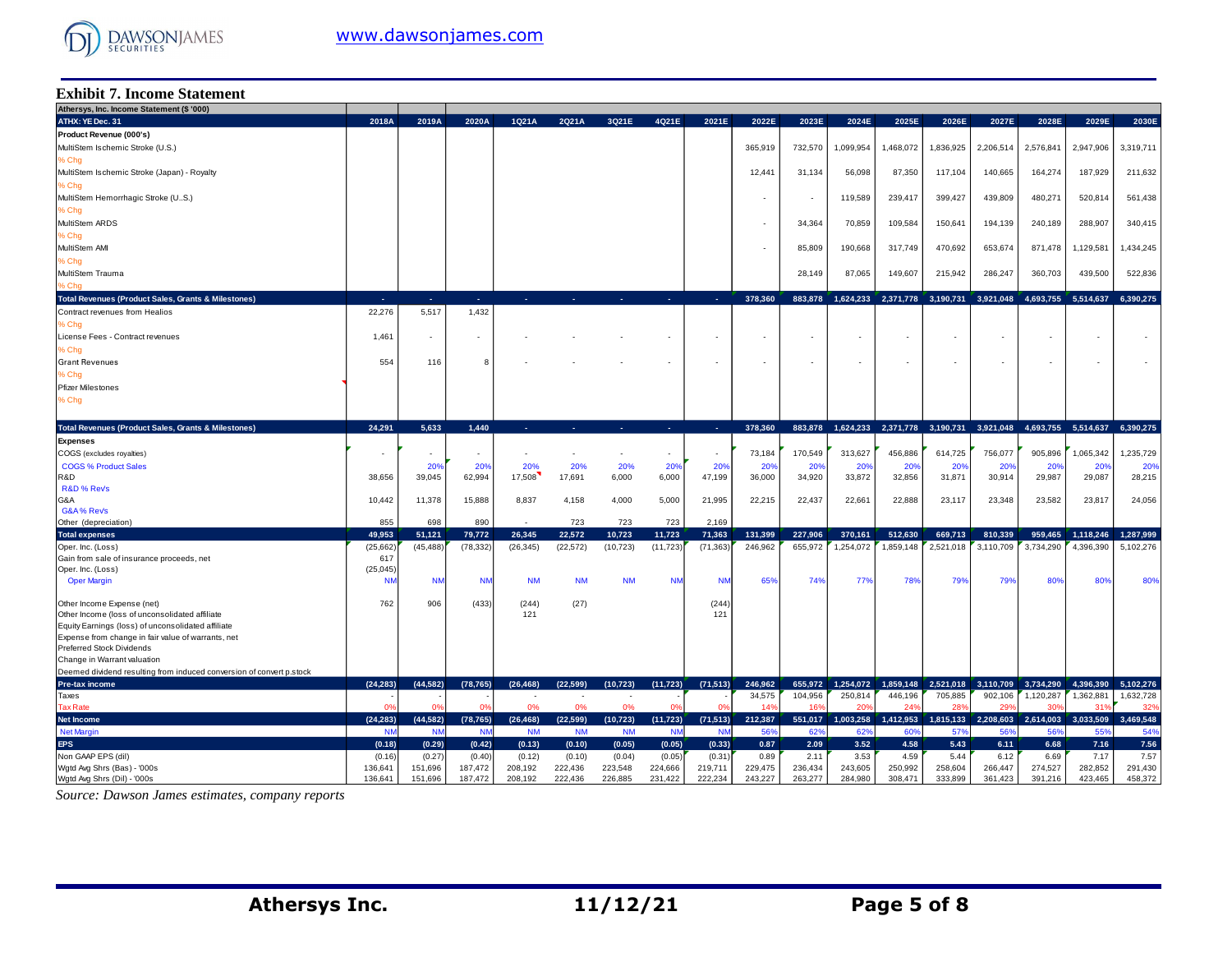

#### Companies mentioned in this report:

Healios (TYO-4593: Not Rated)

#### **Important Disclosures:**

#### **Price Chart:**



Price target and rating changes over the past three years: Initiated – Buy – August 26, 2019 – Price Target \$11.00 Update – Buy – November 7, 2019 – Price Target \$11.00 Update – Buy – January 14,  $2020$  – Price Target \$11.00 Update – Buy – February 11, 2020 – Price Target \$11.00 Update – Price Target Change – March 17, 2020 – Price Target from \$11.00 to \$12.00 Update – Buy – March 23, 2020 – Price Target \$12.00 Update – Buy – April 9, 2020 – Price Target \$12.00 Update – Buy – April 13, 2020 – Price Target \$12.00 Update – Buy – April 15, 2020 – Price Target \$12.00 Update – Buy – May 1, 2020 – Price Target \$12.00 Update – Buy – May 5, 2020 – Price Target \$12.00 Update – Buy – May 8, 2020 – Price Target \$12.00 Update – Buy – June 22, 2020 – Price Target \$12.00 Price Target Change - Buy – August 11, 2020 – Price Target \$7.00 Update – Buy – September 23, 2020 – Price Target \$7.00 Update – Buy – November 10, 2020 – Price Target \$7.00 Update – Buy – November 18, 2020 – Price Target \$7.00 Update – Buy – November 24, 2020 – Price Target \$7.00 Update – Buy – December 21, 2020 – Price Target \$7.00 Update – Buy – February 17, 2021 – Price Target \$7.00 Update – Buy – March 26, 2021 – Price Target \$7.00 Update – Buy – March 31, 2021 – Price Target \$7.00 Update – Buy – May 7, 2021 – Price Target \$7.00 Update – Buy – August  $10$ ,  $2021$  – Price Target \$7.00 Update – Buy – November 12, 2021 – Price Target \$7.00

Dawson James Securities, Inc. (the "Firm") is a member of the Financial Industry Regulatory Authority ("FINRA") and the Securities Investor Protection Corporation ("SIPC").

The Firm does not make a market in the securities of the subject company(s). The Firm has NOT engaged in investment banking relationships with ATHX in the prior twelve months, as a manager or co-manager of a public offering and has NOT received compensation resulting from those relationships. The Firm may seek compensation for investment banking services in the future from the subject company(s). The Firm has not received other compensation from the subject company(s) in the last 12 months for services unrelated to managing or co-managing of a public offering.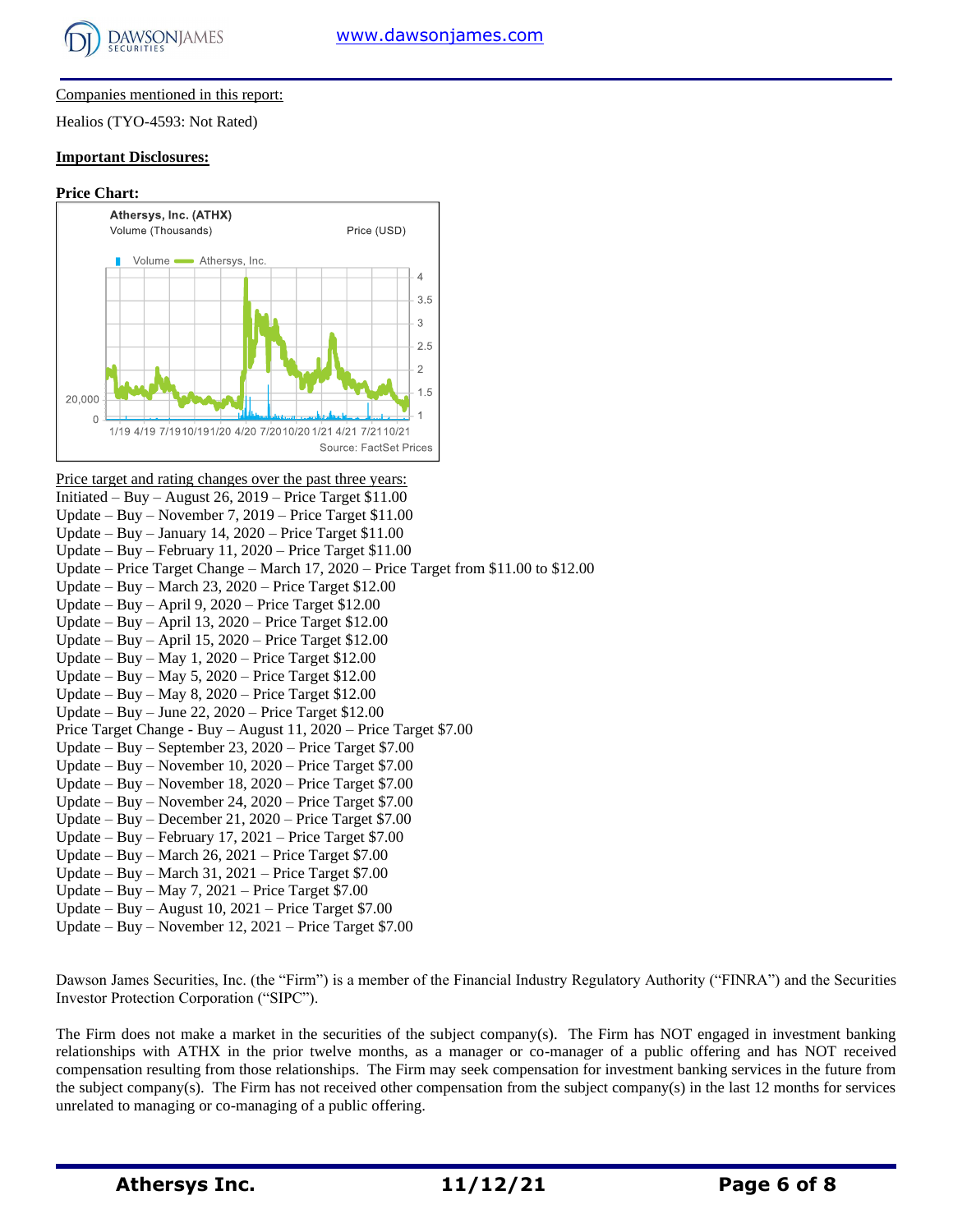

Neither the research analyst(s) whose name appears on this report nor any member of his (their) household is an officer, director or advisory board member of these companies. The Firm and/or its directors and employees may own securities of the company(s) in this report and may increase or decrease holdings in the future. As of October 31, 2021, the Firm as a whole did not beneficially own 1% or more of any class of common equity securities of the subject company(s) of this report. The Firm, its officers, directors, analysts or employees may affect transactions in and have long or short positions in the securities (or options or warrants related to those securities) of the company(s) subject to this report. The Firm may affect transactions as principal or agent in those securities.

Analysts receive no direct compensation in connection with the Firm's investment banking business. All Firm employees, including the analyst(s) responsible for preparing this report, may be eligible to receive non-product or service-specific monetary bonus compensation that is based upon various factors, including total revenues of the Firm and its affiliates as well as a portion of the proceeds from a broad pool of investment vehicles consisting of components of the compensation generated by investment banking activities, including but not limited to shares of stock and/or warrants, which may or may not include the securities referenced in this report.

Although the statements in this report have been obtained from and are based upon recognized statistical services, issuer reports or communications, or other sources that the Firm believes to be reliable, we cannot guarantee their accuracy. All opinions and estimates included in this report constitute the analyst's judgment as of the date of this report and are subject to change without notice.

#### **Information about valuation methods and risks can be found in the "VALUATION" and "RISK ANALYSIS" sections of this report.**

The securities of the company discussed in this report may be unsuitable for investors depending on their specific investment objectives and financial position. This report is offered for informational purposes only and does not constitute an offer or solicitation to buy or sell any securities discussed herein in any jurisdiction where such would be prohibited. Additional information is available upon request.

#### **Rating Definitions:**

- 1) **Buy**: The analyst believes the price of the stock will appreciate and produce a total return of at least 20% over the next 12-18 months;
- 2) **Neutral**: The analyst believes the price of the stock is fairly valued for the next 12-18 months;
- 3) **Sell**: The analyst believes the price of the stock will decline by at least 20% over the next 12-18 months and should be sold.

The following chart reflects the range of current research report ratings for all companies followed by the analysts of the Firm. The chart also reflects the research report ratings relating to those companies for which the Firm has performed investment banking services.

|                             | Company        |            | Investment     |               |
|-----------------------------|----------------|------------|----------------|---------------|
|                             | Coverage       |            | <b>Banking</b> |               |
|                             |                |            |                | % of          |
| <b>Ratings Distribution</b> | # of Companies | % of Total | # of Companies | <b>Totals</b> |
| Market Outperform (Buy)     | 25             | 69%        | 4              | 16%           |
| Market Perform (Neutral)    | 11             | 31%        |                | 0%            |
| Market Underperform (Sell)  |                | 0%         | 0              | 0%            |
| Total                       | 36             | 100%       |                | 11%           |

Current as of… 15-Oct-21

#### **Analyst Certification:**

The analyst(s) whose name appears on this research report certifies that 1) all of the views expressed in this report accurately reflect his (their) personal views about any and all of the subject securities or issuers discussed; and 2) no part of the research analyst's compensation was, is, or will be directly or indirectly related to the specific recommendations or views expressed by the research analyst in this research report; and 3) all Dawson James employees, including the analyst(s) responsible for preparing this research report, may be eligible to receive non-product or service-specific monetary bonus compensation that is based upon various factors, including total revenues of Dawson James and its affiliates as well as a portion of the proceeds from a broad pool of investment